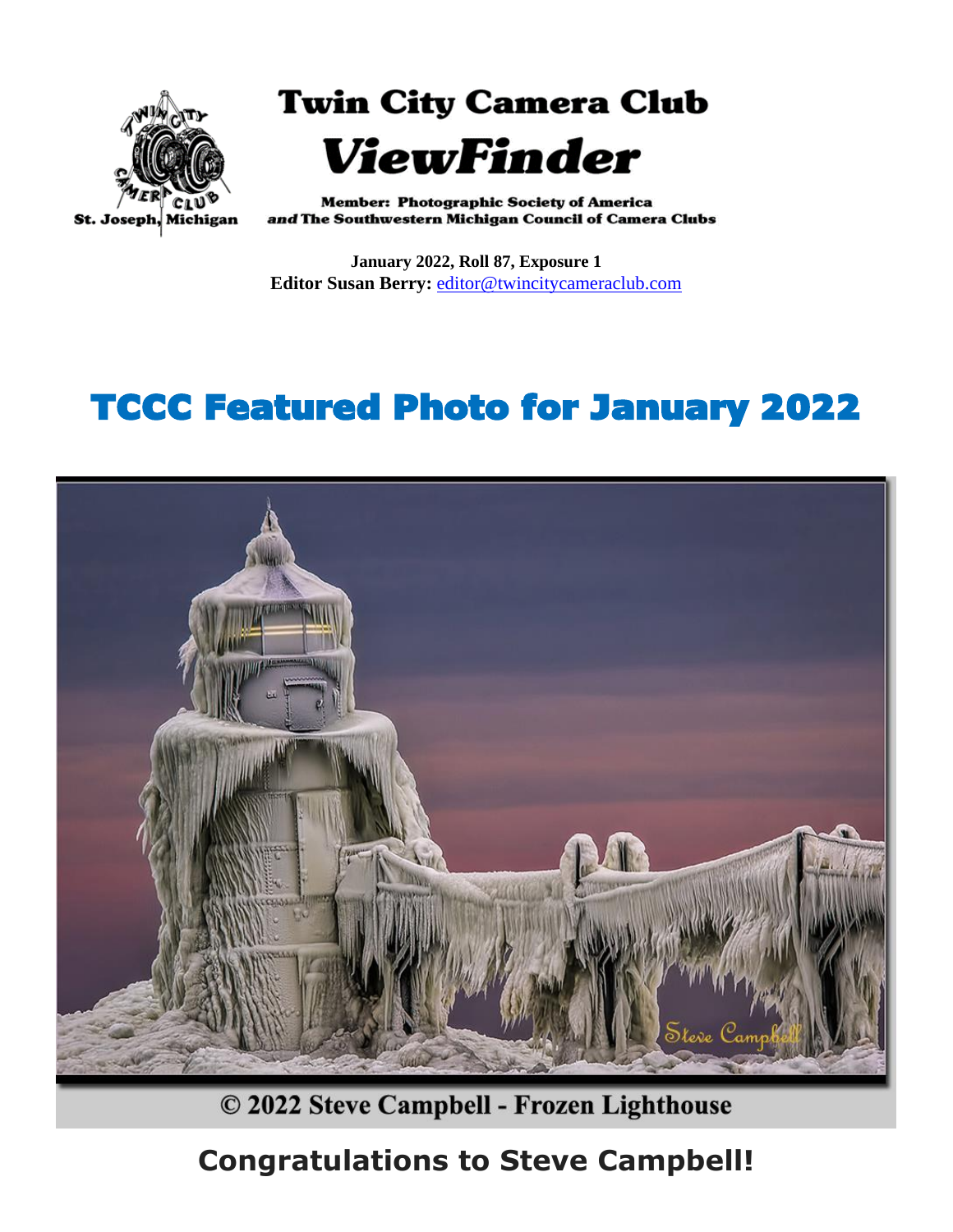There will not be a photo of the month voting at the present time.

**February 14 - THE COLOR "RED" –** The focus of attention in the image must be predominantly the color Red. • Ex. A Red door, Red flower, Red car, etc. Black and White: LEADING LINES – Lines that appear to have been framed or partitioned to draw the viewers eye toward a specific point of interest.

January 2022 results Ken Zimmerman- Maddie and Ellery Ken Zimmerman- Drip Marguerite Eichelberger- Milky Way at Balanced Rock Keith Sawyer- Warped Keith Sawyer- Boston Skyline Ted Post- Caddy left Rear #996A3971 Chris Loose-Randall- Slip Rock View